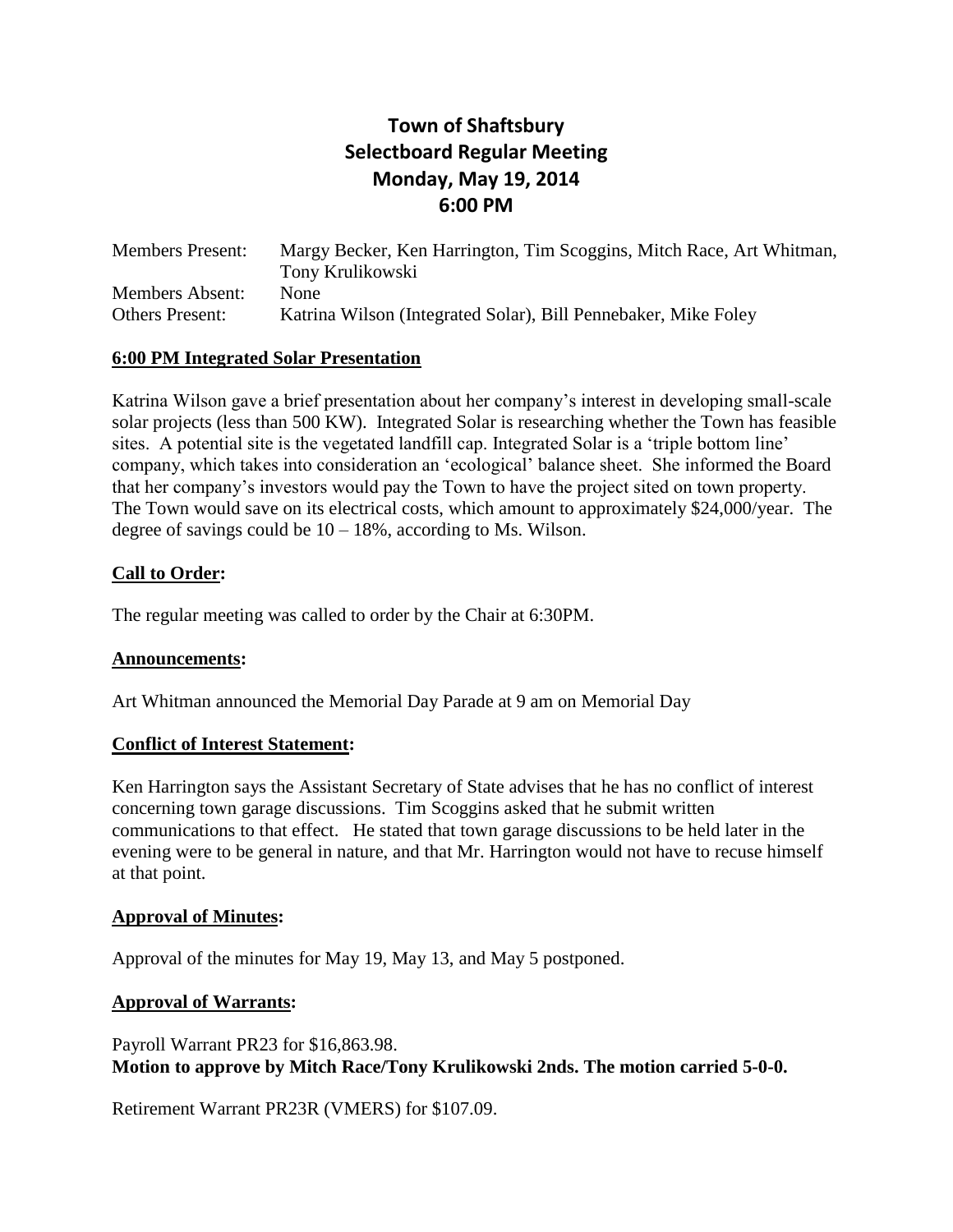### **Motion to approve by Tony Krulikowski/ Mitch Race 2nds. The motion carried 5-0-0.**

# Check Warrant #31 for \$31,477.03. **Motion to approve by Mitch Race/Tony Krulikowski 2nds. The motion carried 5-0-0.**

### **Public Comments:**

Mike Foley sought more information about the Town Plan hearing process.

### **Meeting with Glastenbury Agent**

Rickey Harrington was not present. Review of the Cooperative Agreement for Municipal Services between Shaftsbury and Glastenbury was postponed.

Selectmen agreed to take Agenda item #10 "Howard Park Security" out-of-order.

### **Howard Park Security:**

Art Whitman presented Walter Merritt's report of vandalism, and repairs and maintenance needs at Howard Park, including - but not limited to - repairs to the entrance gate, field drainage, parking signage, basketball hoops, blown overhead lights (gone for years), playground, buildings and batting cage.

Selectmen Whitman stated the NorShaft Lions want to contribute, but not until the Park is secure. He further noted playground equipment is unsafe.

Margy Becker informed the Selectboard of the grant application being prepared for playground equipiment replacement.

# **Mitch Race made the motion to authorize the Road Crew to remove unsafe playground equipment; Ken Harrington 2nds. The motion carried 5-0-0.**

### **Don Greene Road – 19 V.S.A. Discontinuance Hearing:**

Hearing Attendees: Alice Miller, Steve Peckham, Elizabeth Elwell, Terry Stacy, Judy Stratton

Chair Tim Scoggins reconvened the public hearing on the question of whether or not to discontinue Don Greene Road.

Tim Scoggins reviewed VLCT responses to procedural questions as follows:

The warning for the public hearing is sufficient in detailed description of Don Greene Road to allow Selectboard to consider actions to discontinue or reclassify. However, if the Board considers reclassification as a Class IV or legal trail, it is probably better to rewarn the hearing for that purpose.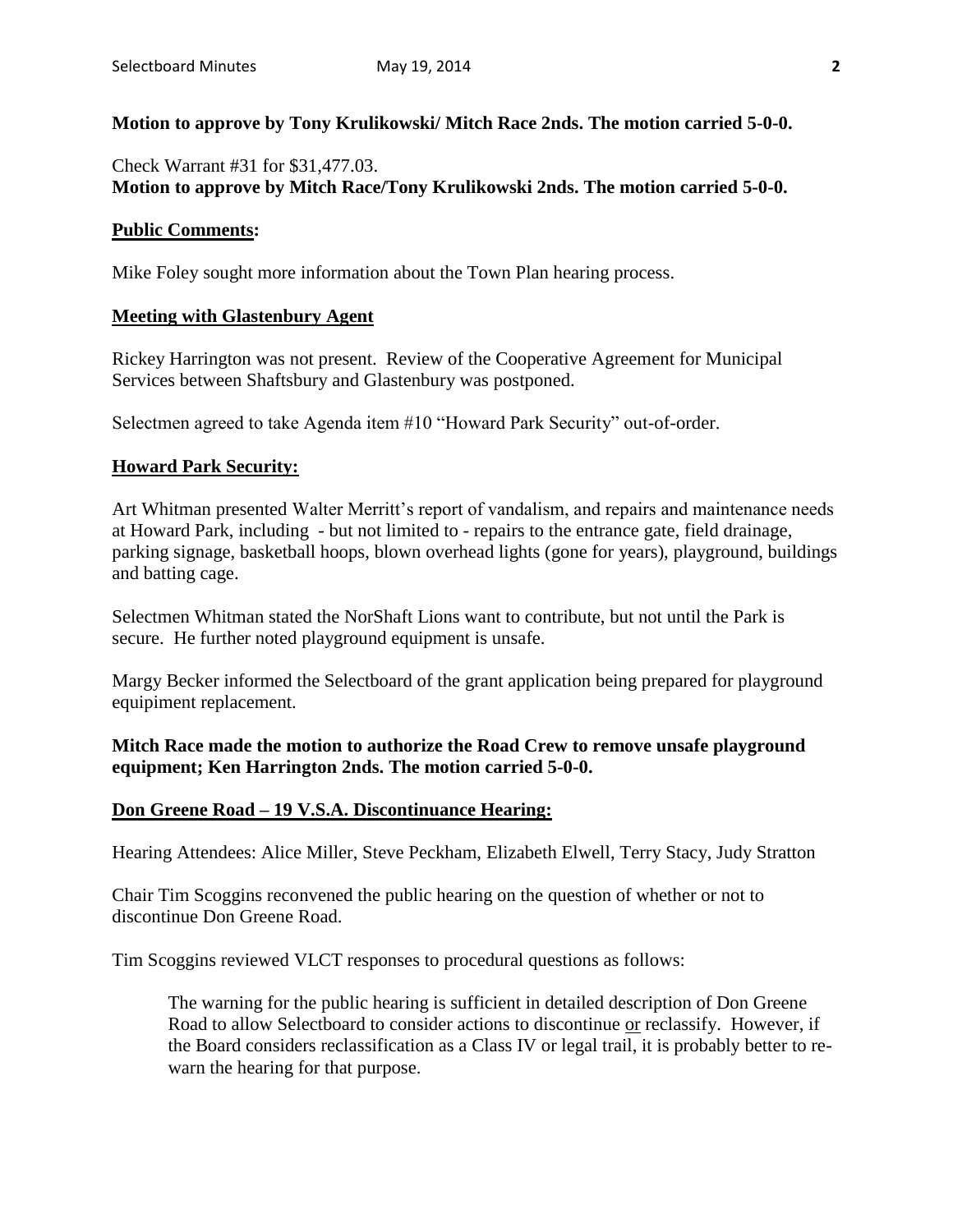VLCT confirms that should the Town discontinue Don Greene road, the Town will not be responsible for culvert maintenance. All maintenance becomes responsibility of landowners.

Disposition of Right-of-Way: Title 19 Sec. 771 describes how adjacent landowners take title of the ROW as follows "if it is located between the lands of two different landowners, it shall be returned to the lots to which it originally belonged, if they can be determined; if not, it shall be equally divided between the owners of the lands on each side".

Elizabeth Elwell stated the deeds to abutting properties differ on descriptions of the right-of-way.

Art Whitman suggested as a practice the Town should not give up rights-of-ways. When the Town put in the highway, it upset the flow of water. The Town should keep the culvert maintained.

Elizabeth Elwell stated again that beavers are a real issue.

The Chair closed the hearing at 7:20PM.

The Selectboard deliberated briefly. Terry Stacy commented the Town has not invested a lot of tax payer dollars in the road.

Mitch Race noted that if the Town downgraded the road to Class IV, the action would alleviate the Town from some maintenance responsibilities.

Art Whitman re-stated his opinion regarding retaining the right-of-way.

Terry Stacy noted the road is a driveway, serving only one house. When the crew plows the road it is very difficult to see the edges, and the road is very narrow. Terry Stacy also reported road crew member Tim Gulley is trapping or shooting beavers every morning.

The Board noted confusion remains regarding the status of the old right-of-way from Don Green Road through and across the lands of others to Simeon Dean Road.

#### **Art Whitman made the motion to not continue Don Greene Road. Mitch Race seconded.**

Margy Becker suggested motions should be in affirmative.

# **Art Whitman made the motion to amend his motion "to discontinue" (strike "not") Don Greene Road. Mitch Race seconded the amendment. The motion to amend carried 5-0-0.**

The Chair read the revised motion "to discontinue Don Greene Road".

**Final Action: "The town of Shaftsbury shall discontinue Don Greened Road." In favor of the motion 0; Opposed 5; Abstain 0. The motion failed.**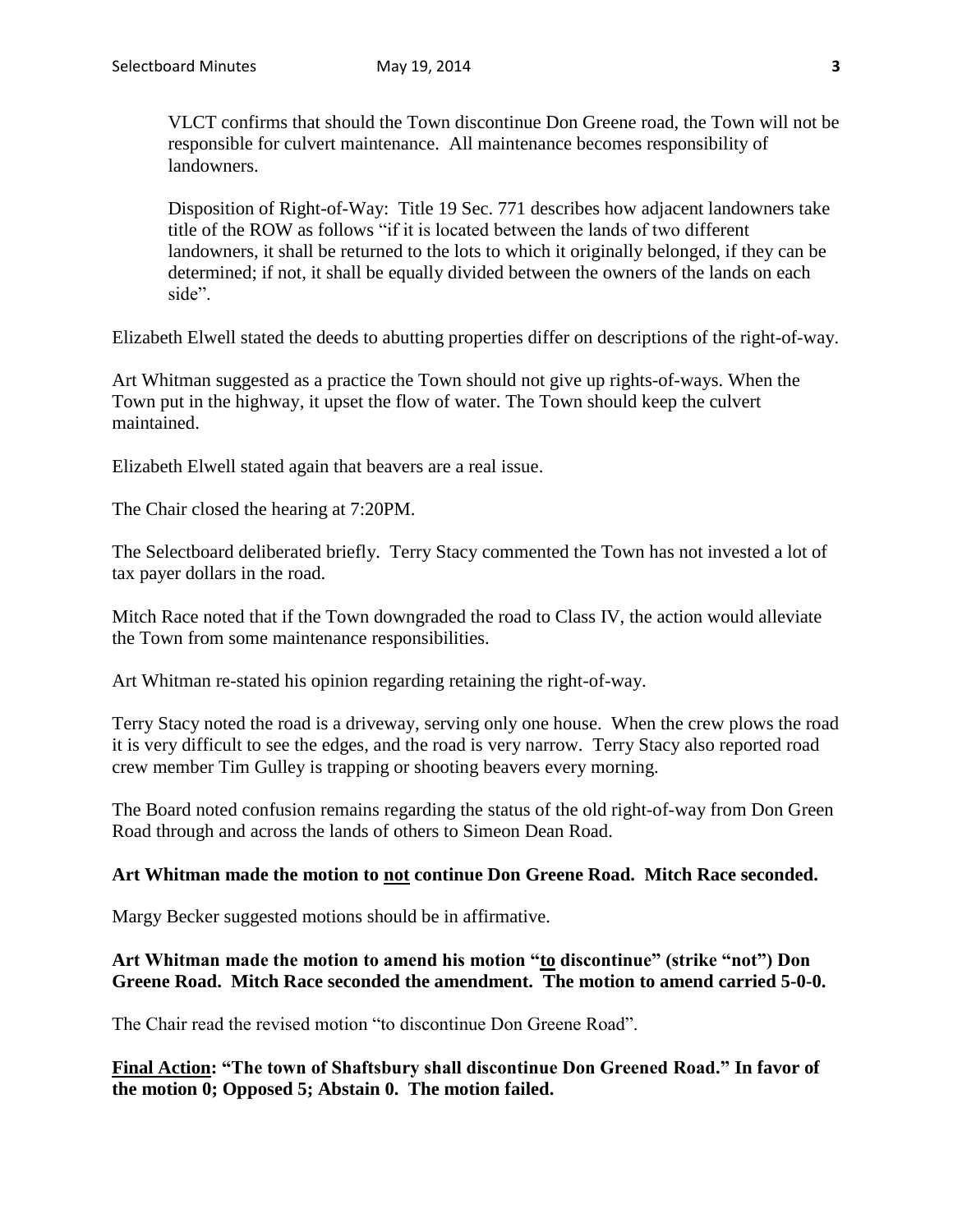Result of action: Don Greene Road remains a class 3 town highway until otherwise reclassified or discontinued. Tim Scoggins will draft the Board's written decision.

### **Road Foreman Reports:**

Terry Stacy reported the road crew has completed grading through roads. The crew is now on Hidden Valley and Timber Trail. Will finish Granger Hollow tomorrow and re-do Myers Road a third time. Terry Stacy reported the crew has done a lot of ditching so far.

The Selectboard commended Terry Stacy for maintenance, noting roads had not been closed during the arduous mud season as in other towns.

Margy Becker noted that proposed tree removal along Holy Smoke Road involved non-monetary compensation to the potential contractor. There is little guidance in the Town's purchasing policies concerning this practice. She questioned whether other contractors would like to be offered the opportunity to sell firewood in return for tree removal.

Tim Scoggins addressed the need to be able to calculate a value for the transaction. Art Whitman noted that there is very little value in firewood, at approximately \$175/cord. It was agreed a value of the avoided cost of monetary compensation could not be calculated until it was known how many trees were to be removed.

It was agreed that Art Whitman and Ken Harrington will set meeting with Holy Smoke landowners to discuss concerns regarding plans for tree removal to allow for road widening and drainage improvements.

Margy Becker noted the Town has received preliminary financing proposals, and the interest rates are competitive. Payments would be in the range as budgeted in the FY15 budget. The merits of having one more tandem truck were briefly discussed.

# **Art Whitman made the motion to purchase a Tandem plow truck for the scheduled FY2015 highway truck replacement; Mitch Race 2nds. The motion carried 5-0-0.**

It was agreed that the road crews' modifications to the John Deere 544E Surplus Forklift needs to be either approved by an engineer or the manufacturer. Margy Becker will pursue with Terry Stacy.

# **Year-To-Date Budget Review/Cash flow:**

Margy Becker provided a brief summary of the budget status report in the Treasurer's absence. 88% or \$1,635,424 of budgeted revenues of \$1,854,628 have been received to-date; 83% of budgeted expenditures have been incurred to-date, leaving an excess of revenues over expenditures of \$313,612.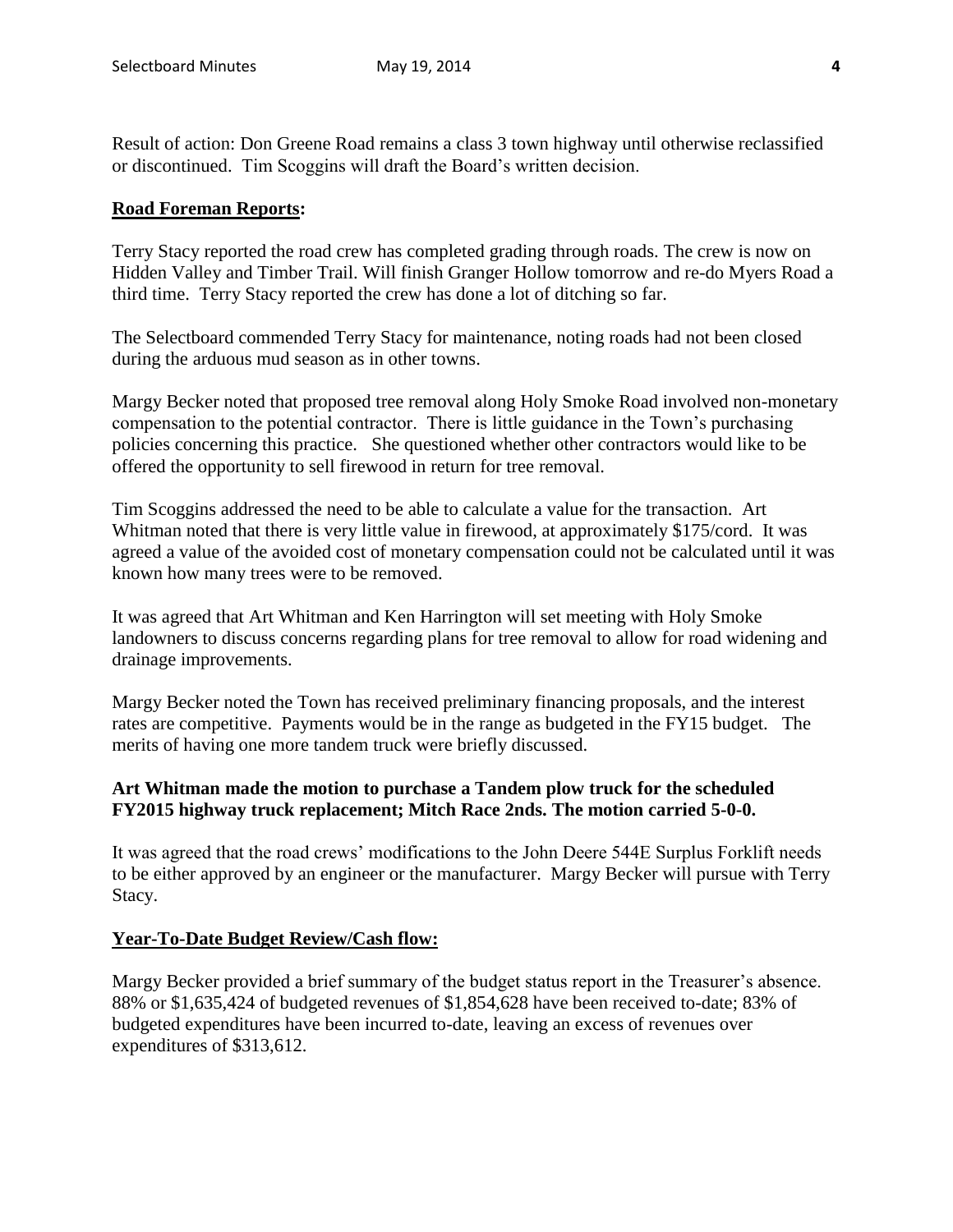The Treasurer's cash flow projected for June 30, 2014 includes a beginning balance at May 14, 2014 of \$494,739, plus projected  $4<sup>th</sup>$  quarter revenues of \$58,055, to result in cash available at June 30 of approximately \$552,794. This cash balance will be reduced by projected expenses of  $$250,000$ , resulting in a projected cash balance of \$302,794 at June 30<sup>th</sup>.

It was noted Board members had not received the Treasurer's cash flow report and fund balance projections from the Town Administrator. This report will be circulated via email in order to provide Selectmen the opportunity review and question.

# **Request to Cater – Bennington College**

**Mitch Race made the motion to approve Bennington College's request for catering license. Tony Krulikowski seconded. The motion carried 5-0-0.**

# **Highway Liaison:**

Tim Scoggins announced that he had asked Art Whitman to consider becoming the Selectboard Liaison to the highway department. Art Whitman confirmed his interest in same. The liaison list will be revised accordingly.

# **Selectboard Goals:**

Tim Scoggins summarized Selectboard goals. He asked the Board for thoughts on how to proceed with the Town Garage project.

Tim Scoggins inquired about the Board's thoughts concerning Cole Hall maintenance and repairs. It was agreed that Tim Scoggins will take the lead on arranging a tour of the Dailey building.

Tim Scoggins will take the lead on revisions to the web-site.

Selectboard members agreed to continue to monitor School District discussions concerning District One.

It was further agreed to have the Road Foreman present at meetings for reporting purposes. Art Whitman stated the need for best practices for grader operators. The Town should be proactive about managing impacts of the ash borer.

# **Town Administrator's Report:**

Margy Becker reported she has discovered an old arrangement with the Town and AFLAC for an HRA Plan. Employees have the option to pay 100% of the premium costs for supplemental insurances. The payroll deductions are pre-tax. The Town saves on FICA expense.

She noted that VLCT PACIF would be interested in submitting a proposal for property and casualty insurance coverages.